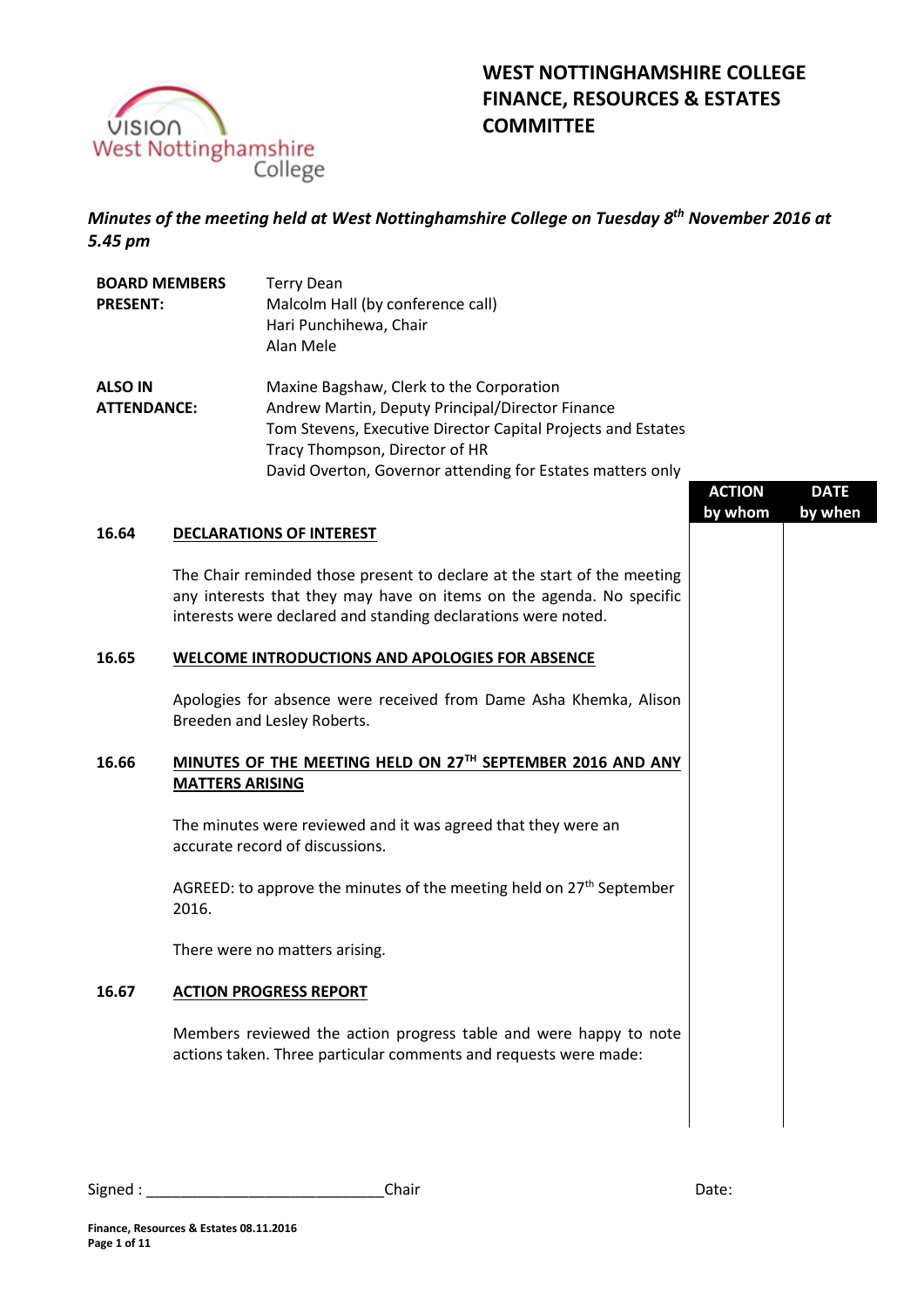| ambassadors) the Committee asked that the<br>update at the next meeting.<br>$\bullet$<br>part of the action progress table, be provided at each meeting. | In relation to the development of alumni (and/or student<br>Director of<br>Communications, Marketing and Learner Engagement provide an<br>In relation to employer feedback and the request that conversion<br>rate statistics be provided in relation to the telesales team. The<br>Committee requested that Lesley Roberts provide an update by way<br>of email in November and asked that a report on this, specifically as                                                                                                                                                                                                                                                                                                                                                                                                                                                                                                                                                                                                                                                                                                                                                                                                                                                                                                                                                                                                                                                                                                                                                                                                                                                                                                                                                                                                                                                                                                                                     | DIR CM &<br>LE<br><b>VP EE</b> | 21.02.17<br>Nov &<br>each<br>meeting<br>Each |
|----------------------------------------------------------------------------------------------------------------------------------------------------------|-------------------------------------------------------------------------------------------------------------------------------------------------------------------------------------------------------------------------------------------------------------------------------------------------------------------------------------------------------------------------------------------------------------------------------------------------------------------------------------------------------------------------------------------------------------------------------------------------------------------------------------------------------------------------------------------------------------------------------------------------------------------------------------------------------------------------------------------------------------------------------------------------------------------------------------------------------------------------------------------------------------------------------------------------------------------------------------------------------------------------------------------------------------------------------------------------------------------------------------------------------------------------------------------------------------------------------------------------------------------------------------------------------------------------------------------------------------------------------------------------------------------------------------------------------------------------------------------------------------------------------------------------------------------------------------------------------------------------------------------------------------------------------------------------------------------------------------------------------------------------------------------------------------------------------------------------------------------|--------------------------------|----------------------------------------------|
| ٠<br>well as the yearend position.                                                                                                                       | In relation to the request for a summary of actual versus budgeted<br>position the Committee asked for this as part of general reporting as                                                                                                                                                                                                                                                                                                                                                                                                                                                                                                                                                                                                                                                                                                                                                                                                                                                                                                                                                                                                                                                                                                                                                                                                                                                                                                                                                                                                                                                                                                                                                                                                                                                                                                                                                                                                                       | <b>DP Finance</b>              | meeting                                      |
| AGREED: to note the update provided.                                                                                                                     |                                                                                                                                                                                                                                                                                                                                                                                                                                                                                                                                                                                                                                                                                                                                                                                                                                                                                                                                                                                                                                                                                                                                                                                                                                                                                                                                                                                                                                                                                                                                                                                                                                                                                                                                                                                                                                                                                                                                                                   |                                |                                              |
| <b>PROPERTY STRATEGY UPDATE</b>                                                                                                                          |                                                                                                                                                                                                                                                                                                                                                                                                                                                                                                                                                                                                                                                                                                                                                                                                                                                                                                                                                                                                                                                                                                                                                                                                                                                                                                                                                                                                                                                                                                                                                                                                                                                                                                                                                                                                                                                                                                                                                                   |                                |                                              |
| to members attention were:<br>works are minor and easy to manage.<br>to ensure absolute clarity regarding usage expectations.<br>in the future.          | The Executive Director Capital Projects and Estates introduced this item.<br>The Committee all acknowledged that they had read the detailed reports<br>and therefore asked that he pull out key matters only. He expressed the<br>view that the College was now 'seeing the light at the end of the tunnel'<br>in terms of the projects that are coming to fruition. Key matters brought<br>Vision University Centre - formal handover took place on $12th$<br>October 2016. The building is now open to students and staff, and<br>teaching commenced on 31 <sup>st</sup> October 2016. Teaching staff will<br>receive additional training in use of the lecture theatre and Microsoft<br>suite. The Committee all agreed that the College had secured some<br>excellent press coverage in relation to the centre and asked that<br>their thanks be passed on to the PR and Marketing team.<br>Timetabling for the University Centre is planned with appropriate<br>consideration given to group sizes in the allocation of rooms. There<br>are still 12 missing cladding panels. These are expected this week.<br>There is still one portacabin on site which is to the side and ongoing<br>5 a-side football pitch $-$ this is just about ready to go live with no<br>delay in terms of development. The teams at the minute are seeking<br>Derby Road refurbishment and LED lighting instillation - all<br>commissioned refurbishment and furnishing of rooms is complete<br>with a total expenditure in the region of £964,420. LED lighting<br>installation is ongoing. Work is scheduled for completion in<br>December, after which the College will be able to submit an<br>application to SALIX Finance for a 100% interest free loan. One<br>matter brought to members' attention is the fact that the<br>refurbishment did not include the toilets or staff areas and that this<br>is something that the Committee and the Board will need to consider |                                |                                              |

**16.68**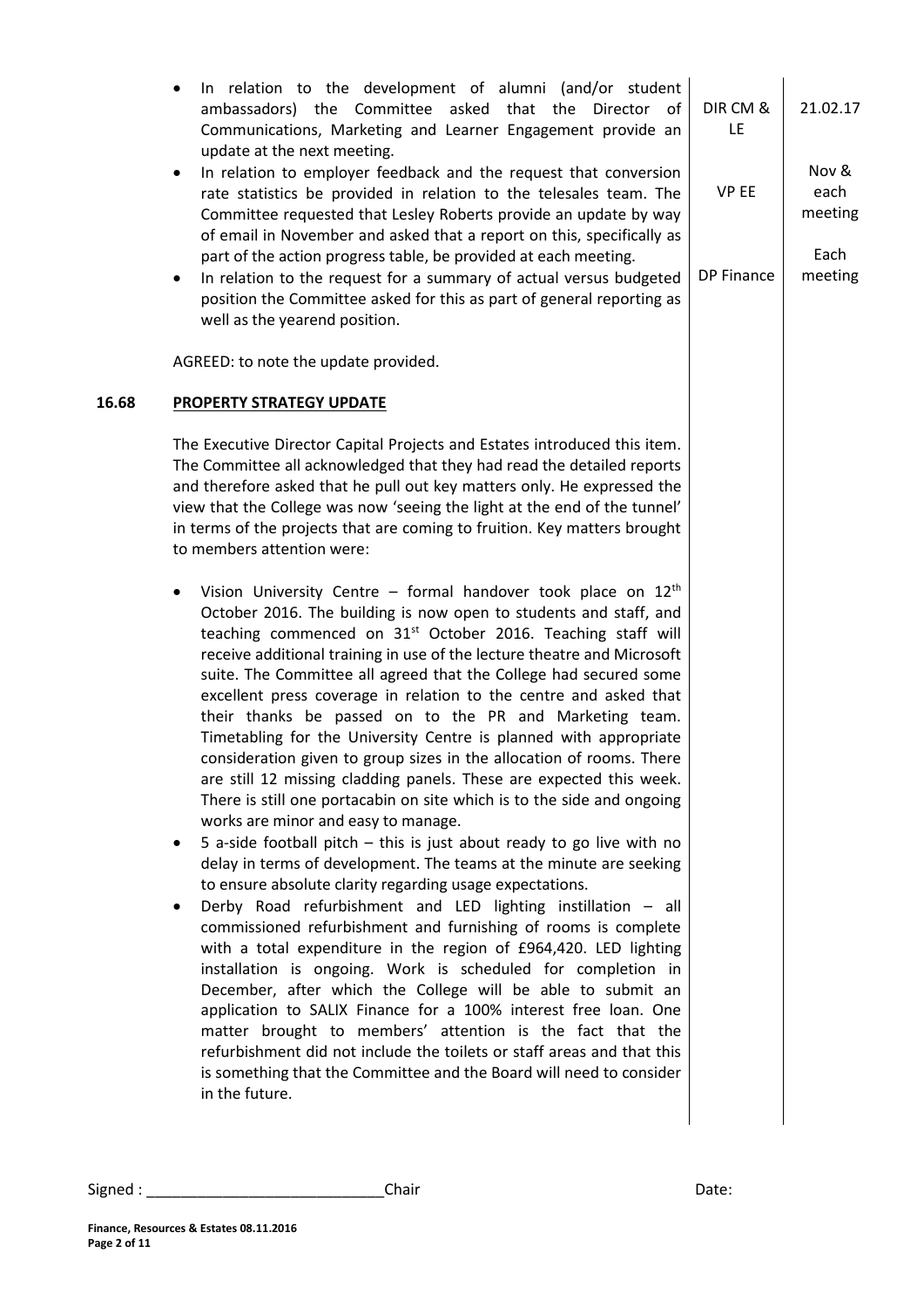| Vision Studio School condition improvement fund $2017/18 - it$ is<br>proposed to submit an application for grant funding to support the<br>repair and renewal of the pitched and flat roof of the Studio School.<br>Closing date for submissions is $9th$ December 2016 with a decision by<br>April 2017. As in previous rounds of applications, it is likely that<br>requests for funding will be far in excess of funds available to<br>support projects.<br>Ashfield Centre - all curriculum has now been withdrawn to Derby<br>Road and Engineering Centre as planned. SFA have been approached<br>with regard to site disposal which will be considered as part of the<br>forthcoming area review process.<br>Derby Road kitchen service lift $-$ the original goods service lift<br>$\bullet$<br>requires replacement following advice from lift service engineers. Lift<br>supplies have been asked to competitively tender to provide options<br>and costs which could be in the region of £50k plus VAT. A risk<br>assessment and interim arrangements for the handling of heavy<br>goods is in place to mitigate and reduce the risk of accident. This will<br>be a priority action for the maintenance plan in 2017/18.<br>Acorn Way remains sold subject to contract.<br>٠<br>Thoresby Street $-$ a proposal is under consideration to develop part<br>$\bullet$<br>of the building in to an employability centre, this is in feasibility stage<br>and if too expensive will not proceed but potentially it will provide a<br>short to medium term use for the building.<br>The Committee took the opportunity to congratulate the Executive<br>Director Capital Projects and Estates and his team for all the hard work<br>and the successful conclusion of projects in 2016. |        |          |
|--------------------------------------------------------------------------------------------------------------------------------------------------------------------------------------------------------------------------------------------------------------------------------------------------------------------------------------------------------------------------------------------------------------------------------------------------------------------------------------------------------------------------------------------------------------------------------------------------------------------------------------------------------------------------------------------------------------------------------------------------------------------------------------------------------------------------------------------------------------------------------------------------------------------------------------------------------------------------------------------------------------------------------------------------------------------------------------------------------------------------------------------------------------------------------------------------------------------------------------------------------------------------------------------------------------------------------------------------------------------------------------------------------------------------------------------------------------------------------------------------------------------------------------------------------------------------------------------------------------------------------------------------------------------------------------------------------------------------------------------------------------------------------------------|--------|----------|
| In reviewing the report members considered paragraph 6.3 and the<br>identified needs to update and refurbish staff accommodation. They<br>questioned whether there was a 3-5 year plan in place which now needs<br>to be reviewed following successful completion of projects this year. The<br>Executive Director Capital Projects and Estates confirmed that this was<br>the case and indicated that at the next meeting he would bring back a<br>report which identifies key elements. Full submission of the updated<br>strategy will be presented to the Board at its March 2017 midyear review<br>meeting.                                                                                                                                                                                                                                                                                                                                                                                                                                                                                                                                                                                                                                                                                                                                                                                                                                                                                                                                                                                                                                                                                                                                                                           |        |          |
| As a general comment the Committee indicated that there were still<br>some elements of the College that remain unclad, for example student<br>union, nursery etc. They questioned whether there are any plans in place<br>to clad these. The Committee were advised that for most of these areas<br>the lack of cladding is superficial but there is a list of areas that still need<br>to be considered including the student union and the nursery. He<br>confirmed that for the new calendar year he would need to pull these<br>strands together and develop a final plan to be submitted to this<br>Committee and the Board early in the new calendar year.                                                                                                                                                                                                                                                                                                                                                                                                                                                                                                                                                                                                                                                                                                                                                                                                                                                                                                                                                                                                                                                                                                                           | EDCP&E | 21.02.17 |

**Finance, Resources & Estates 08.11.2016**

**Page 3 of 11**

**Q**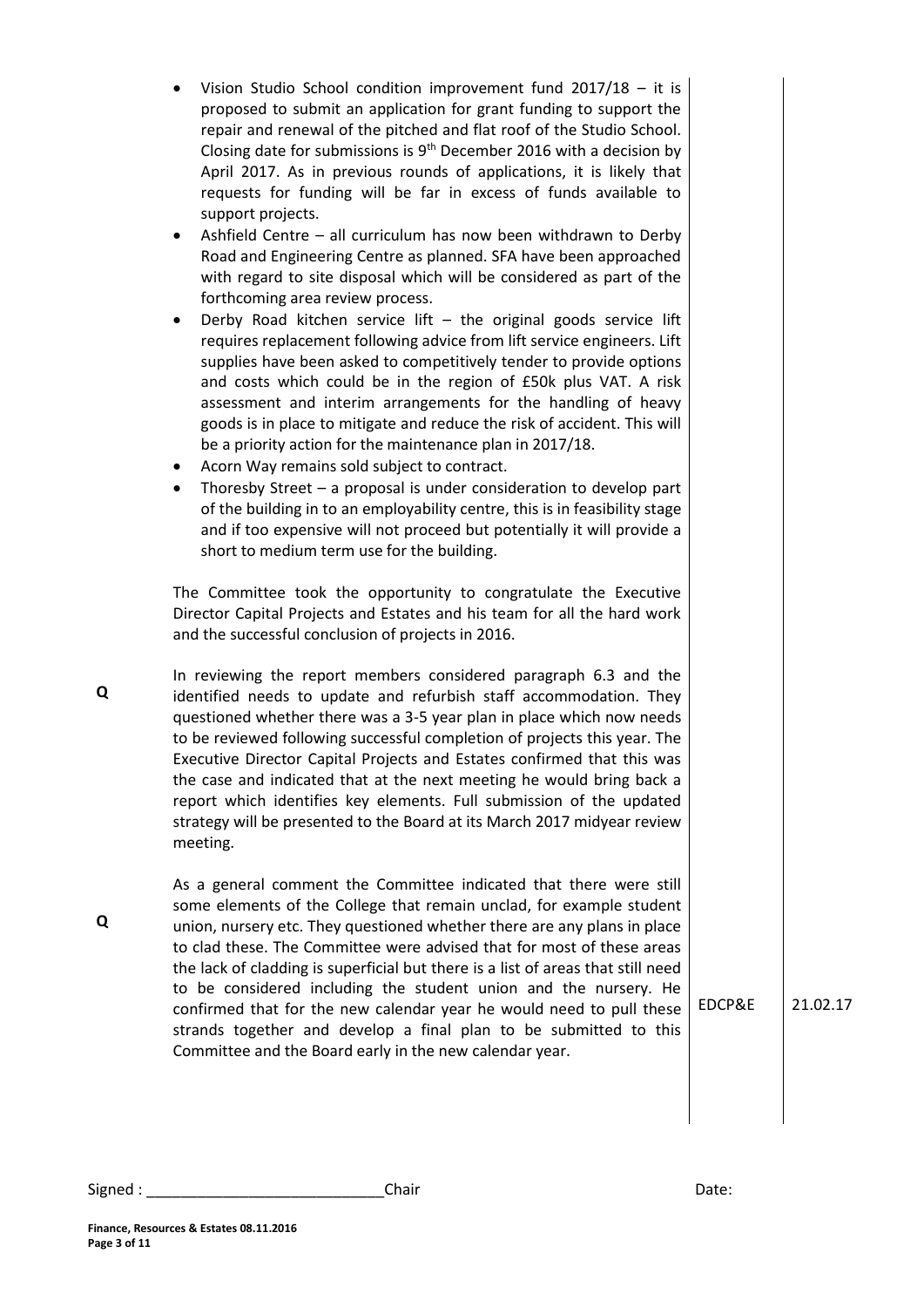|       | The Committee discussed the Ashfield site more generally and the<br>suggestion was made to look to obtain outline planning permission to<br>utilise the site for residential housing. The Committee asked that the<br>Executive Director Capital Projects and Estates look at the government<br>initiative 'building better homes for the future' and ascertain whether or<br>not there are options for the College to secure a purchaser or investment<br>through this avenue. The view was that this could also be considered for<br>Thoresby Street.                                                                                                                                                                                                                                                                                                                                                                                                                                                                                                                                                                                                                                                                                  | EDCP&E        | Feb 2017  |
|-------|------------------------------------------------------------------------------------------------------------------------------------------------------------------------------------------------------------------------------------------------------------------------------------------------------------------------------------------------------------------------------------------------------------------------------------------------------------------------------------------------------------------------------------------------------------------------------------------------------------------------------------------------------------------------------------------------------------------------------------------------------------------------------------------------------------------------------------------------------------------------------------------------------------------------------------------------------------------------------------------------------------------------------------------------------------------------------------------------------------------------------------------------------------------------------------------------------------------------------------------|---------------|-----------|
|       | One Governor took the opportunity to raise a concern that he has<br>regarding parking at the Studio School. He explained that he has<br>personal experience of being blocked in. Parking is haphazard and not<br>limited to clearly identified parking bays. The Executive Director Capital<br>Projects and Estates acknowledged that there was a challenging parking<br>issue on the premises. He explained that the Studio School has 10<br>allocated spaces and all other spaces on the site are for College staff. He<br>acknowledged that there is some considerable angst and tension<br>between College Staff and Studio School staff. It was agreed that<br>Malcolm Hall and the Executive Director Capital Projects and Estates<br>would meet to discuss this further outside the meeting.                                                                                                                                                                                                                                                                                                                                                                                                                                      | EDCP&E/<br>MH | Nov. 2016 |
| Q     | Members raised a number of questions on the report provided:<br>Paragraph $8.9$ – the Committee were advised that the outstanding<br>works detailed here have all now been completed. It was explained<br>that the slight delays in terms of completion were all agreed as part<br>of deferment with curriculum staff.<br>$8.11$ – the College is still looking at the need for storage at the<br>Engineering Centre. A site physical survey has been undertaken<br>which would suggest that usage is quite high and storage is still<br>needed. Plans are being prepared to enable costings to be obtained.<br>It was explained that the actual motor vehicles themselves that<br>students work on actually require a lot of storage. The Director of<br>Finance indicated that as part of the area review process the College<br>will be looking at its curriculum and that this may impact upon space<br>needs, for example fabrication and welding is a very small element of<br>curriculum and there has to be a review regarding space<br>requirements in terms of need and demand. It was also noted that<br>future demand for apprenticeships will also influence requirements<br>as will what other Colleges offer in the area. |               |           |
|       | AGREED: to note the update provided.                                                                                                                                                                                                                                                                                                                                                                                                                                                                                                                                                                                                                                                                                                                                                                                                                                                                                                                                                                                                                                                                                                                                                                                                     |               |           |
| 16.69 | HR-PEOPLE REPORT 2015/16                                                                                                                                                                                                                                                                                                                                                                                                                                                                                                                                                                                                                                                                                                                                                                                                                                                                                                                                                                                                                                                                                                                                                                                                                 |               |           |
|       | The Director of HR provided a presentation to the Committee. She<br>confirmed that this was in line with the report to the Board in October<br>and was provided to enable this smaller group to undertake greater<br>analysis and a 'deep dive'.                                                                                                                                                                                                                                                                                                                                                                                                                                                                                                                                                                                                                                                                                                                                                                                                                                                                                                                                                                                         |               |           |
|       |                                                                                                                                                                                                                                                                                                                                                                                                                                                                                                                                                                                                                                                                                                                                                                                                                                                                                                                                                                                                                                                                                                                                                                                                                                          |               |           |

**Finance, Resources & Estates 08.11.2016**

**Page 4 of 11**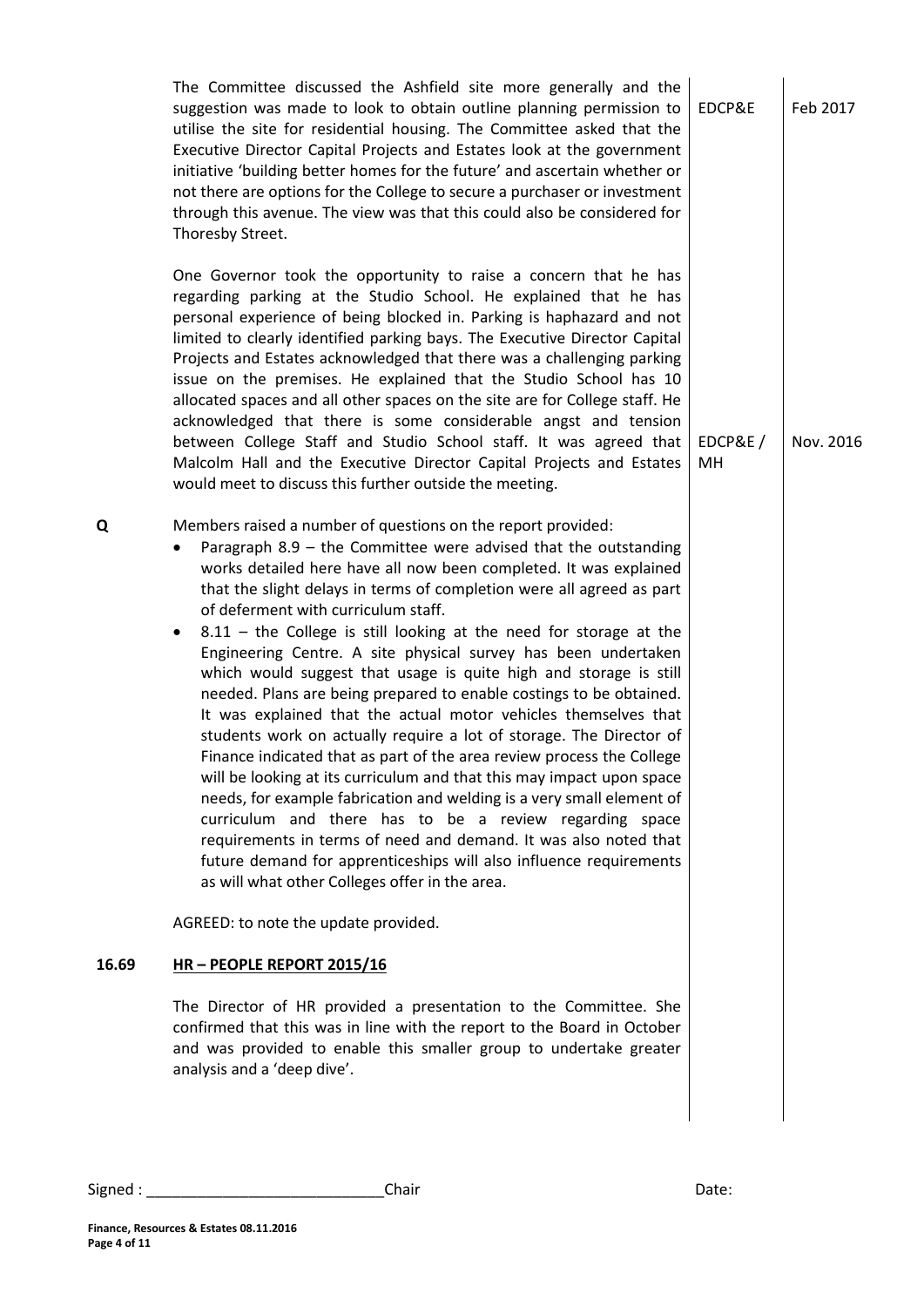She indicated that the report for 15/16 clearly demonstrates the impact that the strategy has made. In terms of the presentation key matters brought to members attention were:

- 1) When staff work together it is clear to see:
	- Strong leadership and management.
	- Evidence of the impact of strategies and interventions in place.
	- The College is seeing its stars shine.
- 2) Providing a talent pool this includes a spotlight on:
	- $\bullet$  PAL to learning consultant the main aim is to improve teaching and learning by coaching. The team have used an online platform very effectively.
	- From interim Manager to Head of School.
	- 2 Maths graduates funded through ETF plus 9 other interns this has provided a really helpful resource to the team.
	- 35 Business Administration Apprentices the College is able to share and showcase their stories particularly in relation to a successful talent pool story for BKSB.
	- Cross College administrators.
- 3) There is evidence of driving change in challenging times, doing things in the right way including:
	- VBSS is now established.
	- Average head count 51.
	- 155 new starters.
	- Teaching hours increased.
	- Transformation of the College estate.
	- Whilst living the values.
	- High response rate and high levels of evidence in staff survey. The Director of HR expressed her own personal satisfaction in relation to this.
	- College relationship with the trade unions it was explained that this is robust and professional.
	- Employee council continues to be one example of the effect of platforms used to have meaningful conversations with College.
- 4) Improving performance
	- Continued effective performance improvement of those not meeting expectations and staff performers. One taster includes the Lifestyle Academy. This has been transformed in terms of outcomes and is now in the top quartile. Mind sets have also been changed particularly in relation to staff regarding English and maths skills. There is evidence here of staff working really hard to take advantage of the BKSB product. There is also clear evidence of professionalism both at revive and refined.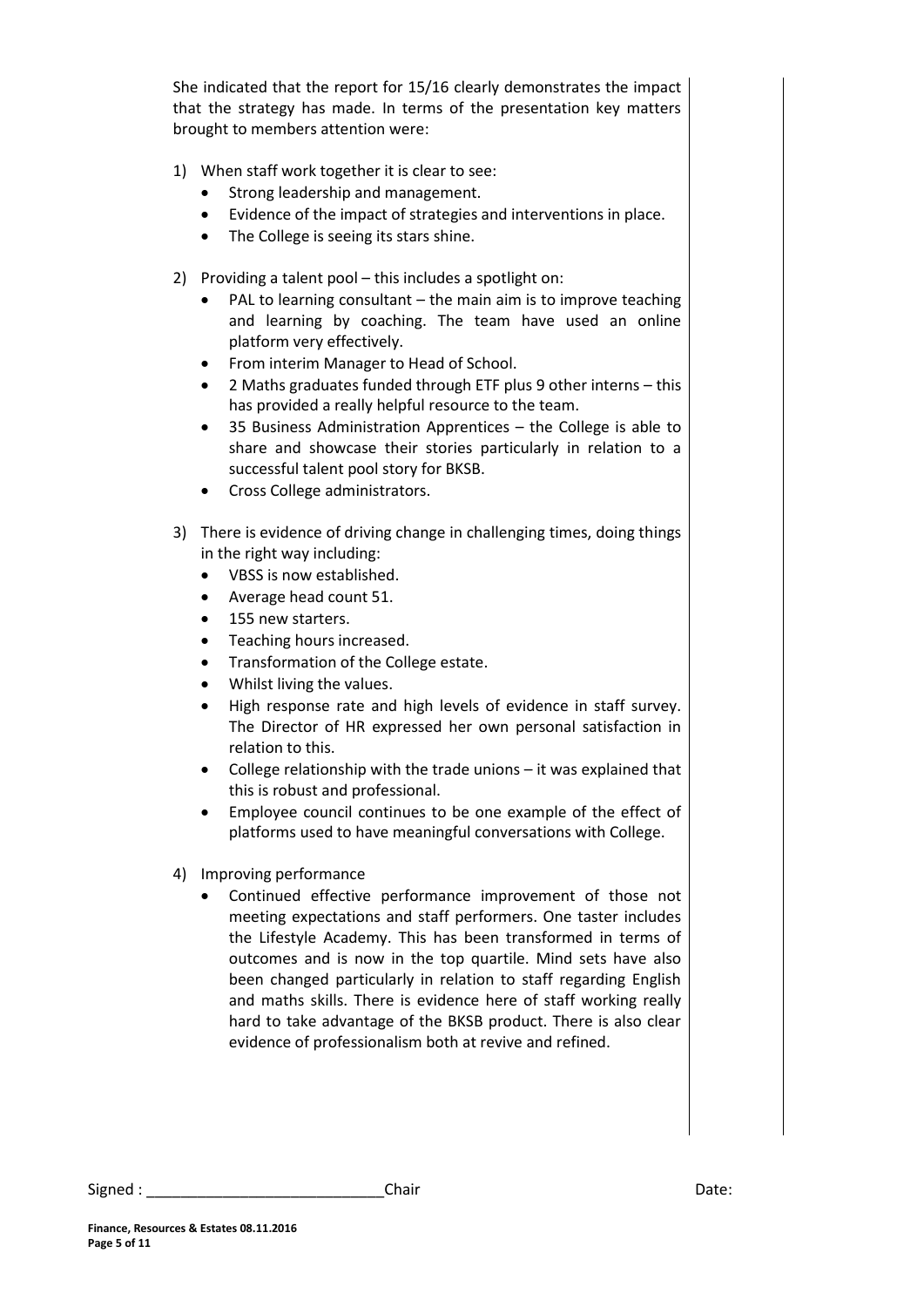- 5) Cultivating a healthy workforce
	- Total absence closed at 33.7%, short term triggers vastly reduced. Increase in long term absence but this was mainly due to surgery. AOC benchmark is 4.2%. The Director of HR indicated that ideally the College target is around 3.4% therefore there is more to do. Health and wellbeing is really important for all staff and senior management.
	- Stress management 27% reduction from the previous year in the number of people absent.
	- MSD 24% reduction in the number of people absent from the previous year.
	- The report showcases the excellent work.
- 6) Next steps continued implementation of people strategy 2015-18 with a focus on:
	- Addressing 2015/16 survey areas of improvement and current levels of staff engagement and morale. She confirmed that she and the team were still looking at recognition and reward, which was not necessarily increased pay, for example the reintroduction of the star awards or something similar.
	- Work force development and talent management through the apprenticeship standards.
	- Investors in people reaccreditation.

As a general comment the committee were advised that:

- Staff have seen quite a significant level of disruption in 15/16 and have coped really well. The College has invested heavily in change management programmes.
- Really positive year with year on year reduction in terms of HR statistics seen in terms of absence, turnover etc.

The Director of HR was commended for all of the hard work that was evident and the really positive outcomes seen in 2015/16.

In terms of the slide headed 'providing talent', the Committee questioned whether there was a mechanism in place for identifying talent. The HR Director indicated that the College does not have a formal talent management programme in place as is the case in some larger organisations. It is an area to develop in the future and she is hoping that the use of apprenticeship standards will support this.

The Committee questioned the level of engagement by staff in the survey. The Director of HR indicated that it was difficult to compare with previous surveys as it was carried out by a different organisation in a different way this time; however generally she feels that there was a higher level of engagement than in the past.

**Q** As a general comment the Committee all agreed that the report was clear evidence of good teamwork in place.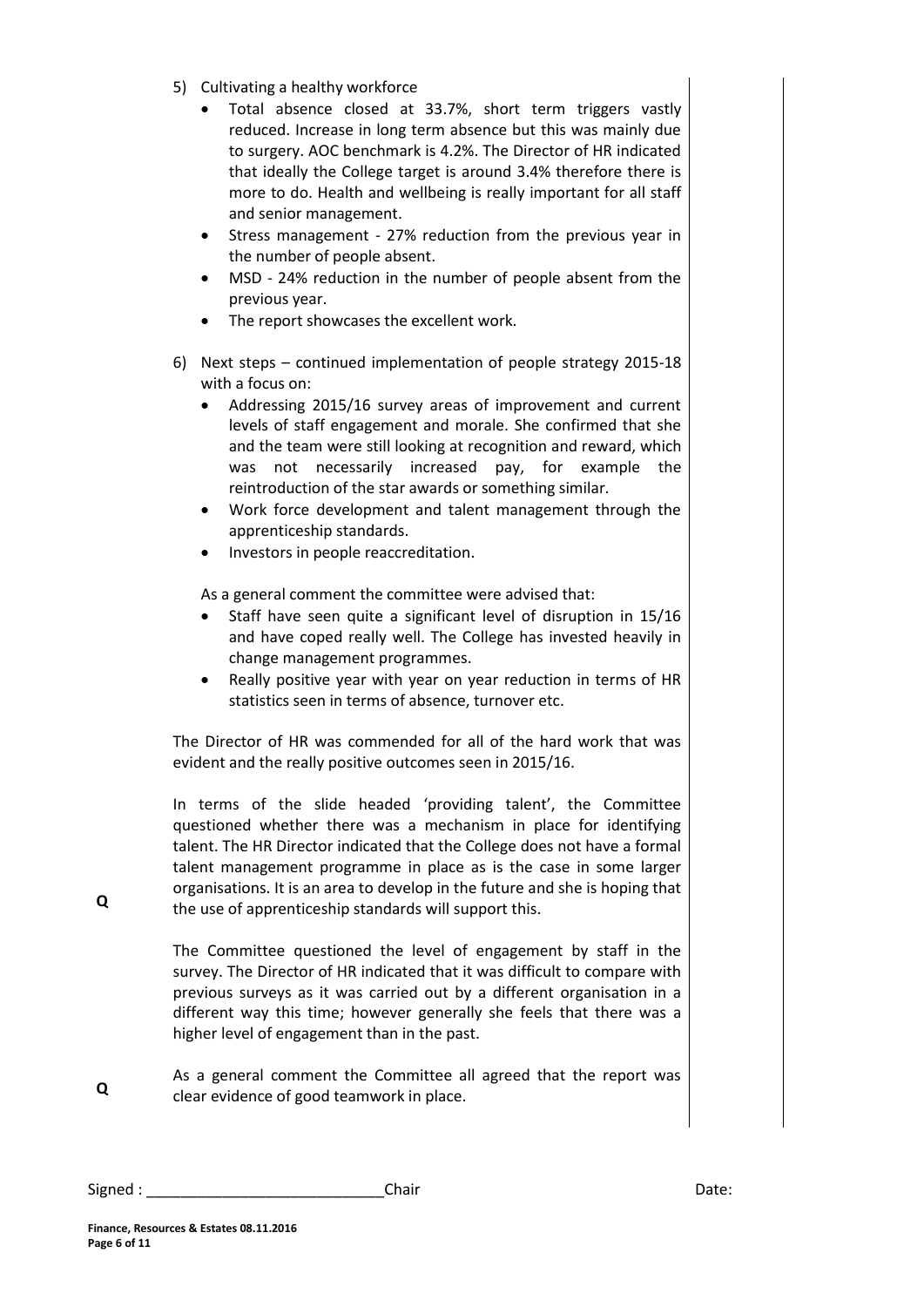The Committee asked for a short update on progress being made in terms of restructuring the business development unit. They were advised that the College has started formal consultation, this occurred on Monday. There were informal discussions with the unions last week. 41 posts are at risk with 29 posts to be lost. Discussions are on track and are going as well as can be expected in difficult circumstances, and a particularly difficult time in the year. It was acknowledged by all that those members of staff who have already been identified as not being at risk will find it challenging to work with colleagues until the situation is resolved. The Director of HR confirmed that all managers have been briefed and the HR team are supporting them in terms of any difficult conversations. The Committee were reminded that the BDU has a total staffing cohort of 109, of these 41 are at risk and 29 posts will be made redundant. The College pays a statutory minimum in terms of redundancy with no enhancement.

AGREED: to note the content of the report provided.

(David Overton left the meeting at 6.45pm)

#### **16.70 2015/16 DRAFT MEMBERS REPORT AND FINANCIAL STATEMENTS**

The Director of Finance introduced this item and confirmed that whilst the report and consolidated financial statements for the year ended 31<sup>st</sup> July 2016 presented was still in draft it was very much a final version and was not expected to change. He advised the Committee that accounts this year were different in terms of presentation which is in response to the new SORP. Members' attention was drawn to page 58 which is highlighted as the most significant presentational change, particularly in relation to the actuarial loss in respect of pension schemes. He confirmed that the bottom section of the page, headed 'total comprehensive income excluding defined benefit pension and other adjustments' seeks to unravel and explain the changes in presentation. He confirmed that Brexit has had an impact upon pension calculations and this has led to an increased deficit which will in turn impact upon the level of contributions required from the College as an employer.

In terms of the detail provided the Committee were advised that the College is not revaluing its estate. It has chosen not to do this as there is no real benefit to the College and if done once would then become a year on year additional cost/time consuming exercise with no tangible benefit.

As a general overview, he indicated that the 15/16 outturn was worse than the prior year position and this was mainly due to two elements, the first was that in 14/15 the College saw a gain of £400k through the VWS release of properties. This is not the case in 15/16 and the remainder of the difference relates to underperformance in terms of work related training.

Signed : \_\_\_\_\_\_\_\_\_\_\_\_\_\_\_\_\_\_\_\_\_\_\_\_\_\_\_\_Chair Date: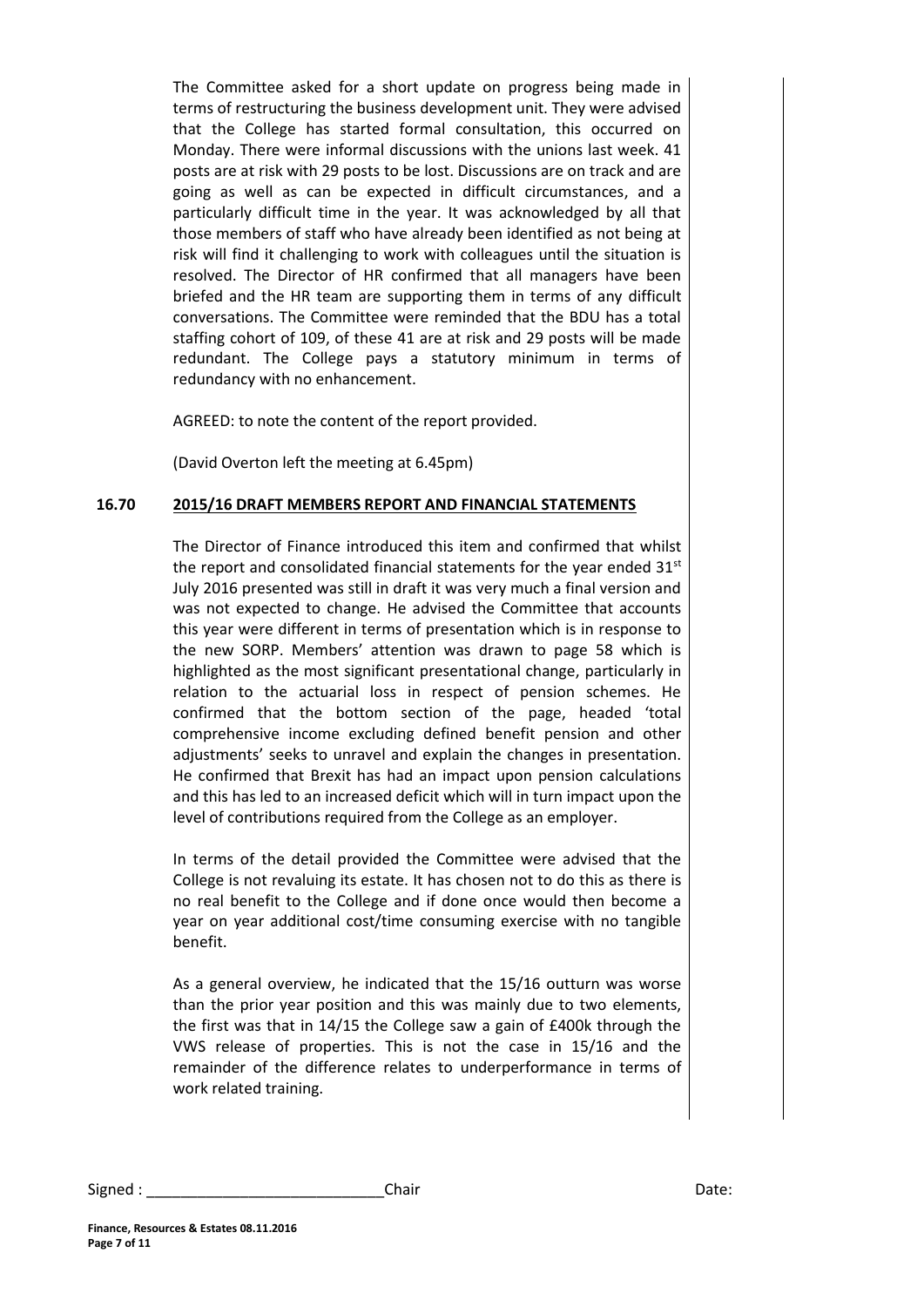Members attention was drawn to:

- Page 59 this is a new statement headed 'consolidated and College statement of changes in reserves'. This is a new requirement and also includes the necessity to restate the previous years.
- Page 60 the balance sheet. In particular net current assets shows a big change with a deficit of £4,448million. He explained that the difference arises because of a number of matters:
	- 1) The calculation now includes the value of untaken holiday which for the College is circa £700k. The College intends to change its yearend holiday date to align with accounting requirements and when this is done this accrual will disappear in future accounts.
	- 2) Change in presentation regarding capital grants. In prior years all have been considered as long term, however this year Colleges are required to separate out any liabilities that will fall due within 12 months, again this has added to the negative balance.
	- 3) The College has actively taken steps to avoid using the additional £3 million loan facility that is available. This has been done by maximising use of College working capital which also means that cash amounts have declined.
	- 4) Defined pension obligations have increased significantly, all in a negative way.

The Committee discussed the pension issue generally and it was confirmed that the increase from 2015-2016 can on the whole be attributed to an influence of external mathematics, particularly discount rate changes. There is no way any College can realistically plan for the pension increases but it is becoming more and more of a sector issue and certainly something that is being discussed as part of the area reviews.

- Page 61 cash flow was stronger than in the prior year but the College has spent significant sums on capital projects instead of taking out additional borrowing. In real terms the College has used £1.5 million of its own working capital to support projects rather than taking out loans.
- Income and expenditure account is now presented on a total basis which includes the pension deficit, this was not the case in previous years.
- The Director of Finance confirmed that the College is meeting all of the loan bank covenants

The Committee made one observation and indicated that the Director of Finance, when sending a copy of the annual accounts to the bank, should include a covering letter to explain the changes in terms of presentation. The Director of Finance confirmed that the bank have already been given a heads up in terms of what the new SORP requirements may mean. He has also indicated to the bank that there may be a need to review covenants with changes required in light of new accounting practices.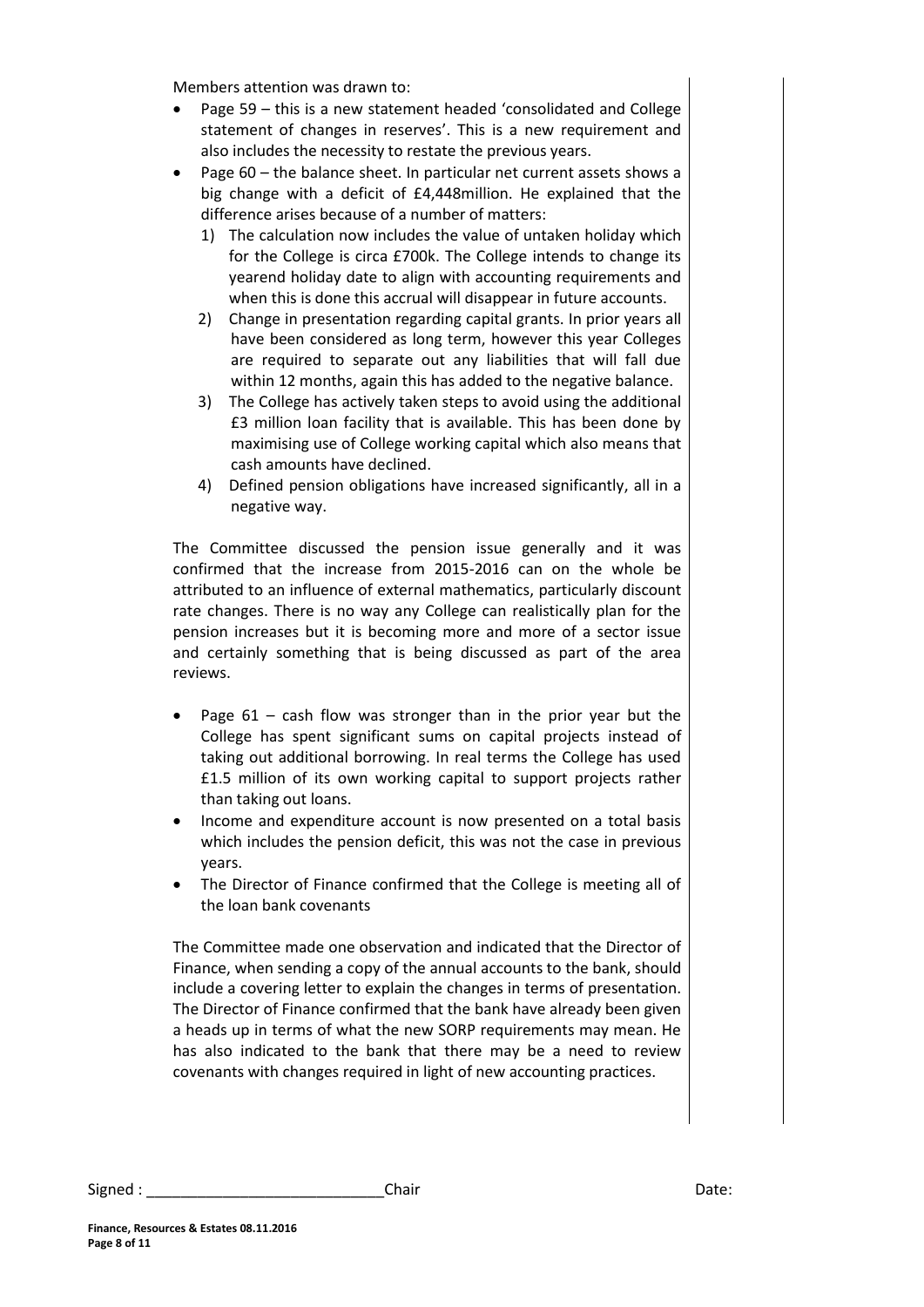The Director of Finance confirmed that a copy of the Members Report and Financial Statements would be submitted to both the Audit Committee and then the Board at the December meeting.

AGREED: to recommend that the Board approve the 2015/16 draft Members Report and Financial Statements as presented.

# **16.71 RECONCILIATION OF FINANCIAL STATEMENTS TO JULY FINANCE REPORT**

The Director of Finance introduced this item and drew members' attention to page 87 specifically. It was acknowledged by all that the vast majority of differences had been explained as part of discussions in the earlier agenda item. The table on page 27 clearly identifies the differences, which as previously reported, relate to the performance of work based learning and the £400k impact of VWS property releases in 2014/15. All agreed that there was a need to urgently correct the performance position of work based learning and it was acknowledged that the senior team are acting on this. The Committee, in reviewing the reconciliation, agreed that they understood why there were differences in terms of performance in outturn however they clearly challenged the senior team to ensure recovery in relation to work based learning performance.

AGREED: to note the update provided.

#### **16.72 STUDENTS' UNION ANNUAL AUDITED ACCOUNTS FOR 2015/16**

The Director of Finance introduced this item and reminded the Committee that the Students' Union was not an independent entity and was effectively treated as a department of the College for accounting purposes. Notwithstanding this all agreed that the Students' Union needed to be an accountable organisation.

Members' attention was drawn to page 90 which sets out the income and expenditure. This clearly shows the College contribution. The yearend sees a small deficit position which is not a significant concern. The Students' Union achieved a close to breakeven position with £40k less subsidy from the College than in the prior year.

**Q** The Committee questioned what KPIs are set for the Students' Union. The Director of Finance indicated that whilst a budget is set there are no real performance indicators in place. The College has always given the Students' Union its independence and it was noted that the level of student engagement with the Students' Union is not at such a level as seen in universities. The Committee were strongly of the view that there would be a benefit in establishing KPIs for no other reason than 'that is the real business world'. It was agreed that the Director of Finance would refer this recommendation to the Executive for discussion and review.

November 2016

Director Finance

Signed : \_\_\_\_\_\_\_\_\_\_\_\_\_\_\_\_\_\_\_\_\_\_\_\_\_\_\_\_Chair Date: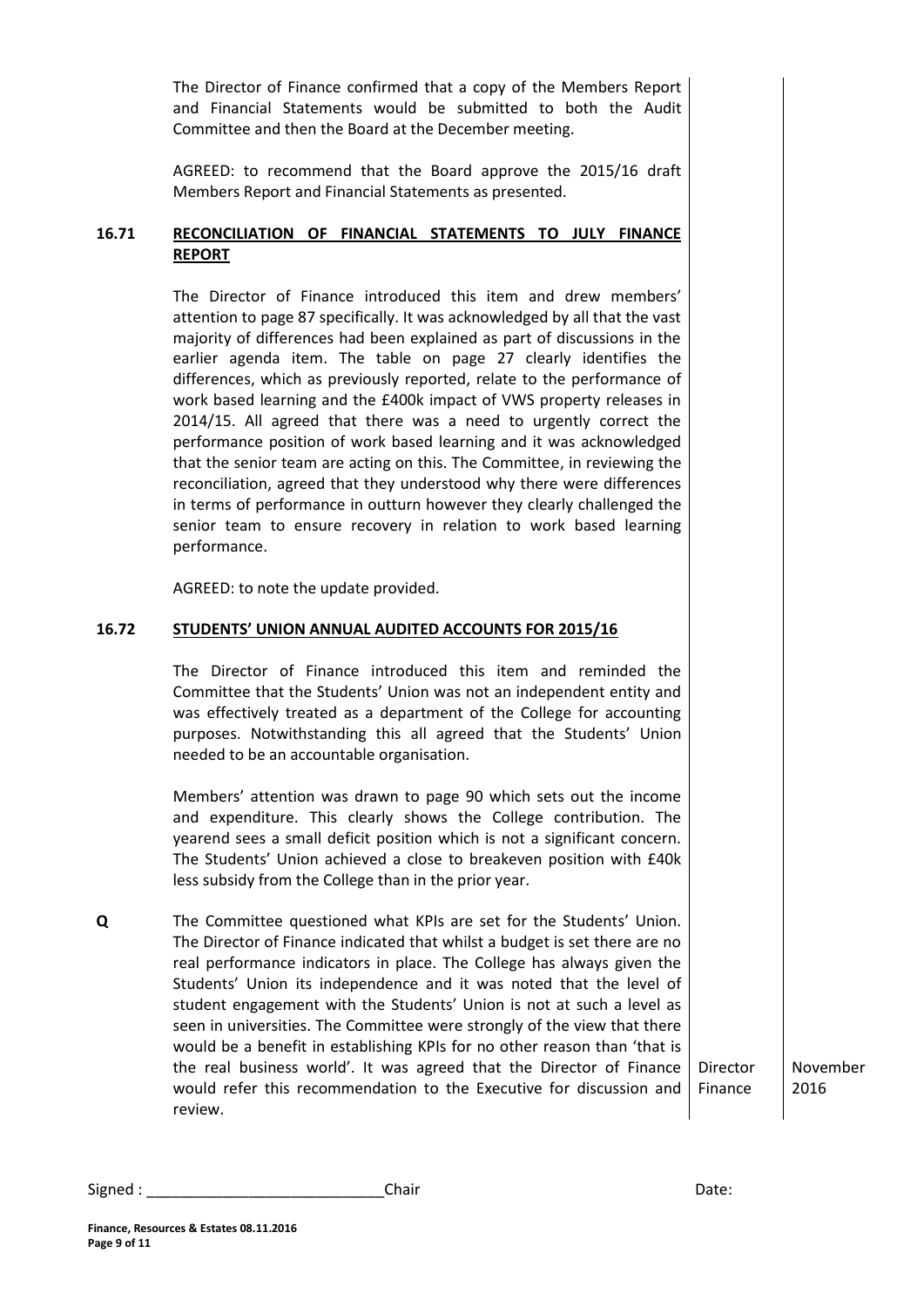AGREED: to approve the Students' Union annual audited accounts for 2015/16 as presented.

# **16.73 PROCUREMENT – UPDATE AND PERFORMANCE REPORT FOR 2015/16 AND REVIEW OF THE STRATEGY 2015-2019**

The Director of Finance introduced this item and confirmed that the intention is now to report procurement on an annual basis. The team have seen another successful year in 15/16, however it is getting tougher year on year. What now needs to be the focus are changes in the way that activities are undertaken rather than simply about securing a better deal.

Key matters brought to members attention were:

- 1) Cashable savings the target was 2.5% extra year on year against influenceable spend. Cashable savings achieved in 2015/16 were £256,919 which represents 5.01%. The Committee questioned whether the target set was challenging enough. It was explained that the target is set over the lifetime of the strategy so over a 4 year period. In the latter part of the strategy period the savings obtained will get harder and harder and therefore it is expected that an overall target of 2.5% is realistic.
- 2) Transaction efficiency savings target is 2.5% annually against influenceable spend. Efficiency savings achieved for the year were £223,668 which represents 4.35%. It was explained that this target really relates to doing things in different ways and are theoretical savings, for example the use of procurement cards rather than the use of an electronic system.
- 3) Spend through collaborative strategies the target is 10% annually against influenceable spend. Spend through collaborative strategies achieved this year was 28.56%. In reviewing the information provided in the report it was acknowledged that performance in this area is higher by the College than other organisations within the sector. Nearly 30% of activity went through procurement services, for example Crescent Purchasing Consortium and Crown Commercial Service etc.
- 4) Vendor based management active vendors currently available on the electronic procurement system are 550. By way of comparison in 2013/14 this was 2,225 and therefore a 75.28% vendor based reduction. The Committee were advised that the procurement team are always incredibly careful about adding new suppliers.
- 5) Tenders 12 tenders were completed in the 15/16 year.
- 6) Staff noncompliance the Committee were advised that there were 2,532 noncompliant electronic orders out of 8,881 total orders placed equalling 28.51%. There were 47 noncompliant manual orders out of 203 total placed, equalling 23.15%. The number of noncompliances has reduced from the previous year which were 38.01% and 38.21% respectively.

Signed : \_\_\_\_\_\_\_\_\_\_\_\_\_\_\_\_\_\_\_\_\_\_\_\_\_\_\_\_\_\_\_\_\_Chair \_\_\_\_\_\_\_\_\_\_\_\_\_\_\_\_\_\_\_\_\_\_\_\_\_\_\_\_\_\_\_\_Date: